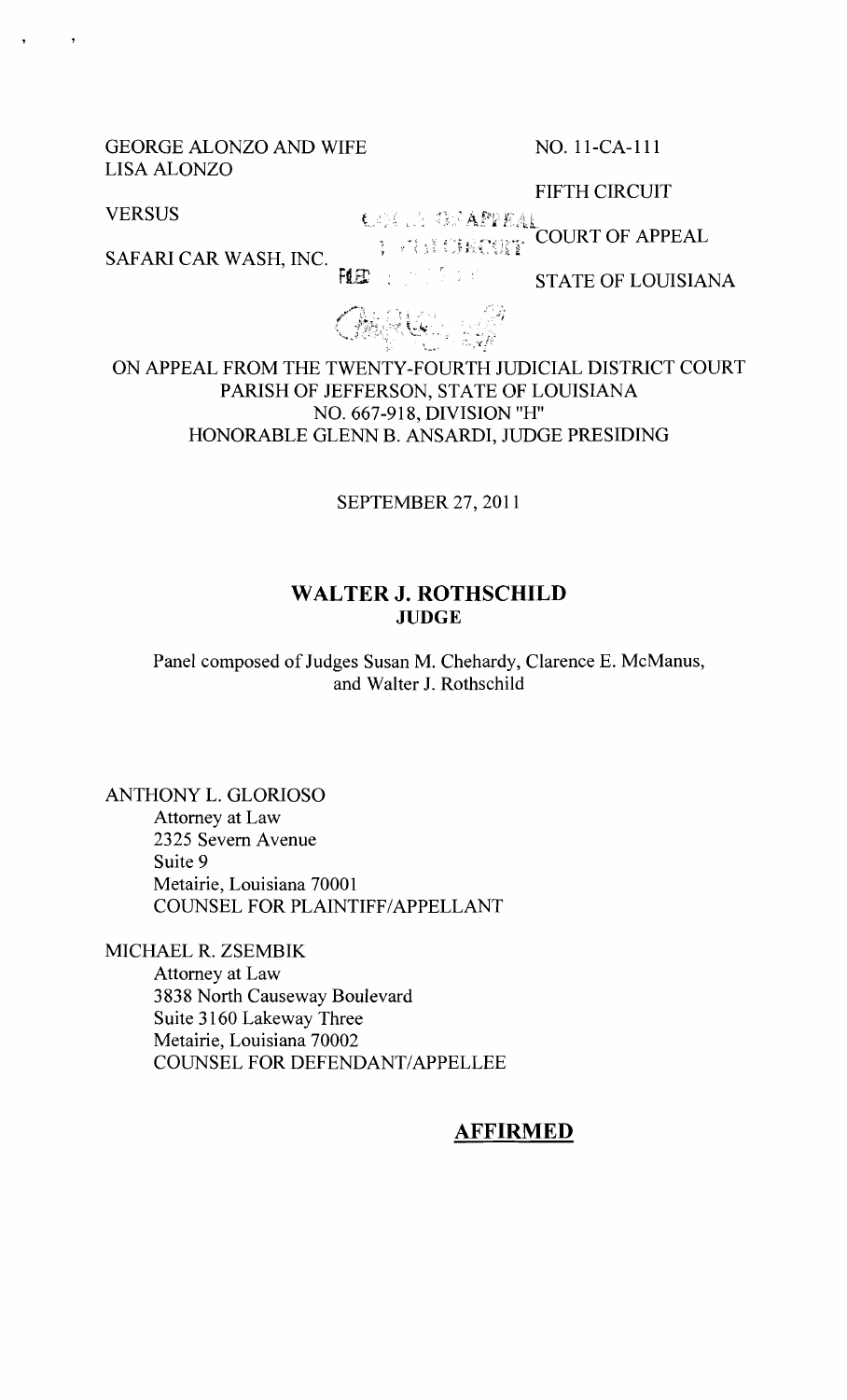$\begin{picture}(120,115) \put(0,0){\line(1,0){155}} \put(15,0){\line(1,0){155}} \put(15,0){\line(1,0){155}} \put(15,0){\line(1,0){155}} \put(15,0){\line(1,0){155}} \put(15,0){\line(1,0){155}} \put(15,0){\line(1,0){155}} \put(15,0){\line(1,0){155}} \put(15,0){\line(1,0){155}} \put(15,0){\line(1,0){155}} \put(15,0){\line(1,0){155$ Plaintiffs George and Lisa Alonzo appeal from a trial court ruling granting summary judgment in favor of defendant, Alien Car Wash, LLC. For the reasons stated herein, we affirm.

In their petition, plaintiffs allege that George Alonzo was a customer of Safari Car Wash on September 9, 2008 when he slipped in a puddle of water outside the customer restroom and sustained injuries. Plaintiffs alleged that this unreasonable and hazardous condition was caused by defendant's employees who tracked water into the building, and that defendant had actual or constructive knowledge of the danger. Lisa Alonzo also sought damages for the loss of love and affection sustained as a direct consequence of injuries sustained in the fall by her husband George. Defendant, Alien Car Wash, LLC, incorrectly named as Safari Car Wash, Inc., answered the petition and denied the allegations, and further propounded discovery to plaintiff.

Following the deposition of plaintiff George Alonzo, defendant moved for summary judgment on the grounds that plaintiff's deposition testimony

 $-2-$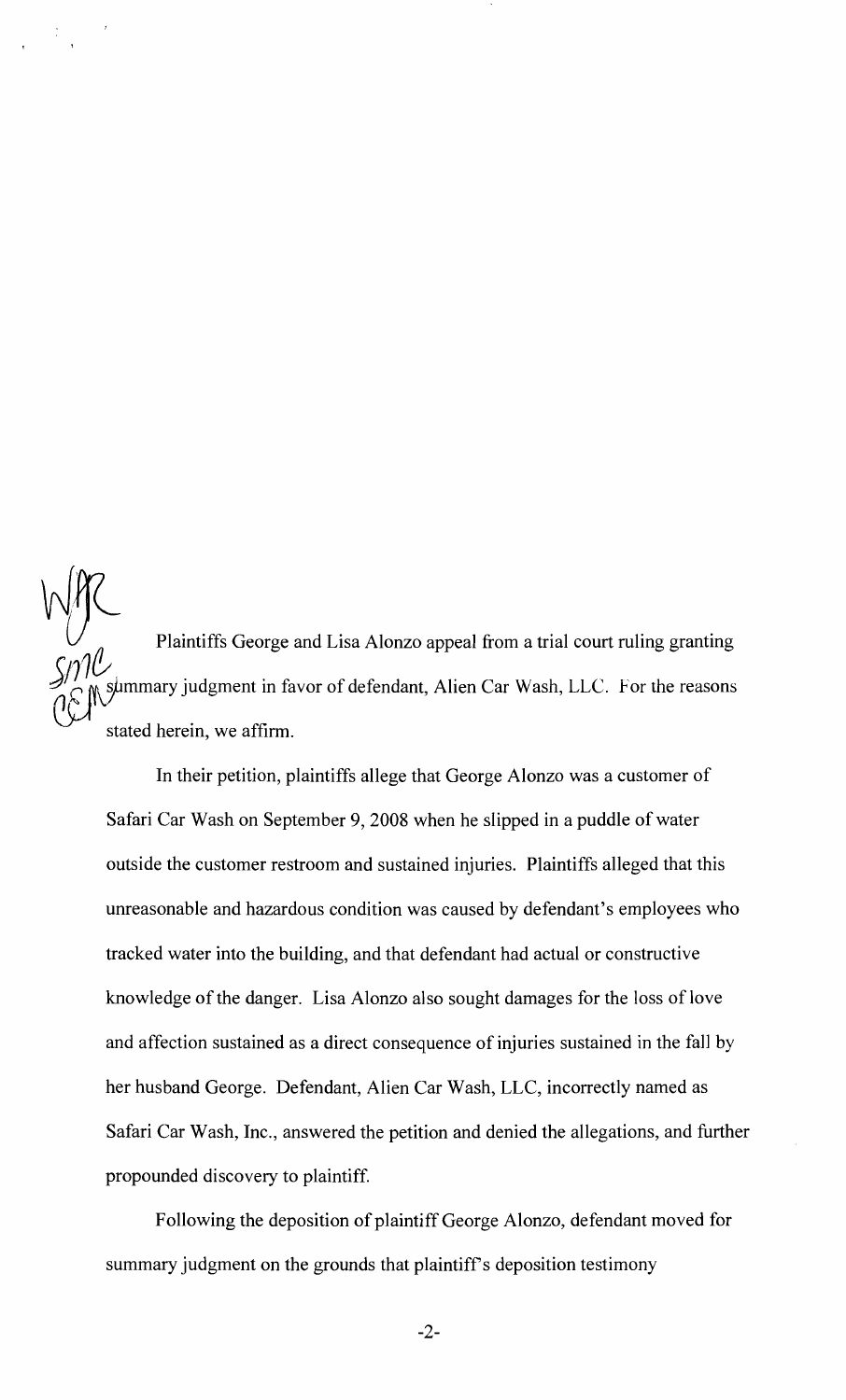contradicted the allegations of his petition. Defendant further argued that plaintiff failed meet his burden of proof on summary judgment. Specifically, defendant points out that plaintiff stated that he was unsure what caused his fall, but that he guessed it was water. Plaintiff opposed the motion, and attached medical records as well as his own affidavit stating that he was taking pain medication at the time of the deposition. He further averred in the affidavit that he slipped while exiting the restroom and noticed that his pants, shoes and socks were wet after the fall. He also stated the floor was concrete without a non-skid surface and he did not see any floor mats. The motion was initially denied by the trial court.

 $\frac{\Delta}{\Delta}$  .

Defendant subsequently filed a second motion for summary judgment on the same grounds with additional evidence submitted in support thereof, and this motion was granted by the trial court by judgment signed on August 18,2010. It is from this judgment that plaintiffs now appeal.

Appellate courts review summary judgments *de novo* under the same criteria that govern the district court's consideration of whether summary judgment is appropriate. Schroeder v. Board of Sup'rs of Louisiana State University, 591 So.2d 342, 345 (La.1991); Pizani v. Progressive Ins. Co., 98-225, p. 3 (La.App. 5 Cir.  $9/16/98$ , 719 So.2d 1086, 1087. Summary judgment will be granted if the pleadings, depositions, answers to interrogatories, admissions on file, and any affidavits show that there is no genuine issue as to material fact, and that the mover is entitled to judgment as a matter of law. La. C.C.P. art. 966(B). The party bringing the motion bears the burden of proof; however, where the moving party will not bear the burden of proof at trial, the moving party must only point out that there is an absence of factual support for one or more elements essential to the adverse party's claim. La. C.C.P. art. 966(C)(2). If the adverse party fails to produce factual support sufficient to show that he will be able to meet his

-3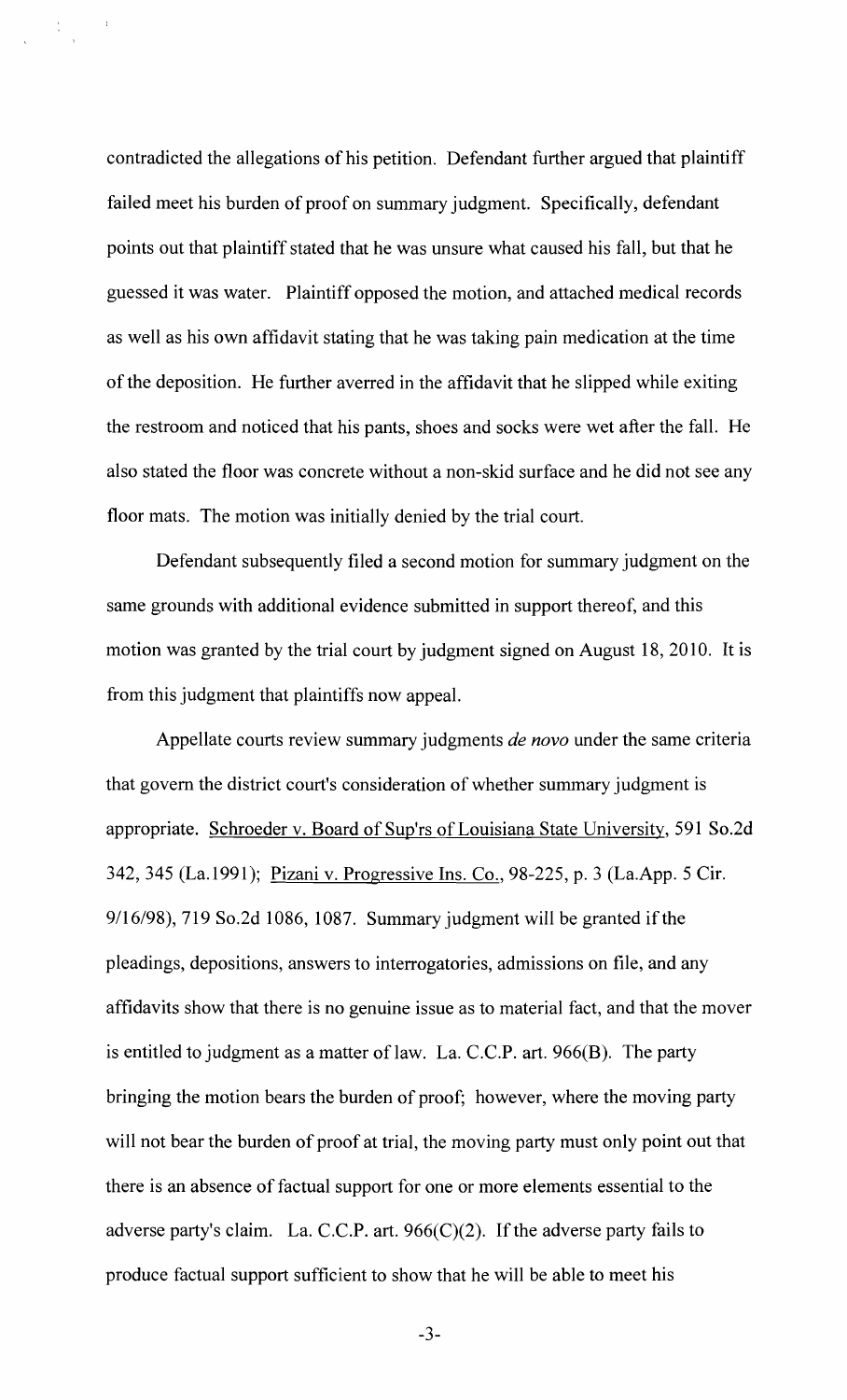evidentiary burden of proof at trial, no issue of material fact exists and the moving

party is entitled to summary judgment. Hyman v. East Jefferson General Hosp.,

04-1222, pp. 3-4 (La.App. 5 Cir. 03/01/05), 900 So.2d 124, 126.

 $\frac{1}{\sqrt{2}}\frac{1}{\sqrt{2}}\left(1-\frac{2}{\sqrt{2}}\right)$ 

The applicable law, La. R.S. 9:2800.6, provides in pertinent part:

A. A merchant owes a duty to persons who use his premises to exercise reasonable care to keep his aisles, passageways, and floors in a reasonably safe condition. This duty includes a reasonable effort to keep the premises free of any hazardous conditions which reasonably might give rise to damage.

B. **In** a negligence claim brought against a merchant by a person lawfully on the merchant's premises for damages as a result of an injury, death, or loss sustained because of a fall due to a condition existing in or on a merchant's premises, the claimant shall have the burden of proving, in addition to all other elements of his cause of action, all of the following:

(1) The condition presented an unreasonable risk of harm to the claimant and that risk of harm was reasonably foreseeable.

(2) The merchant either created or had actual or constructive notice of the condition which caused the damage, prior to the occurrence.

(3) The merchant failed to exercise reasonable care. **In** determining reasonable care, the absence of a written or verbal uniform cleanup or safety procedure is insufficient, alone, to prove failure to exercise reasonable care.

**In** order to recover damages for the slip and fall, plaintiffs have the burden of proving all three of the requirements of La. R.S. 2800.6(B), and the failure to prove any is fatal to the cause of action. **In** order to meet the burden, plaintiffs must make a positive showing of the existence of the condition prior to the fall. The defendant merchant does not have to make a positive showing of the absence of the existence of the condition prior to the fall. La. R.S. 9:2800.6 does not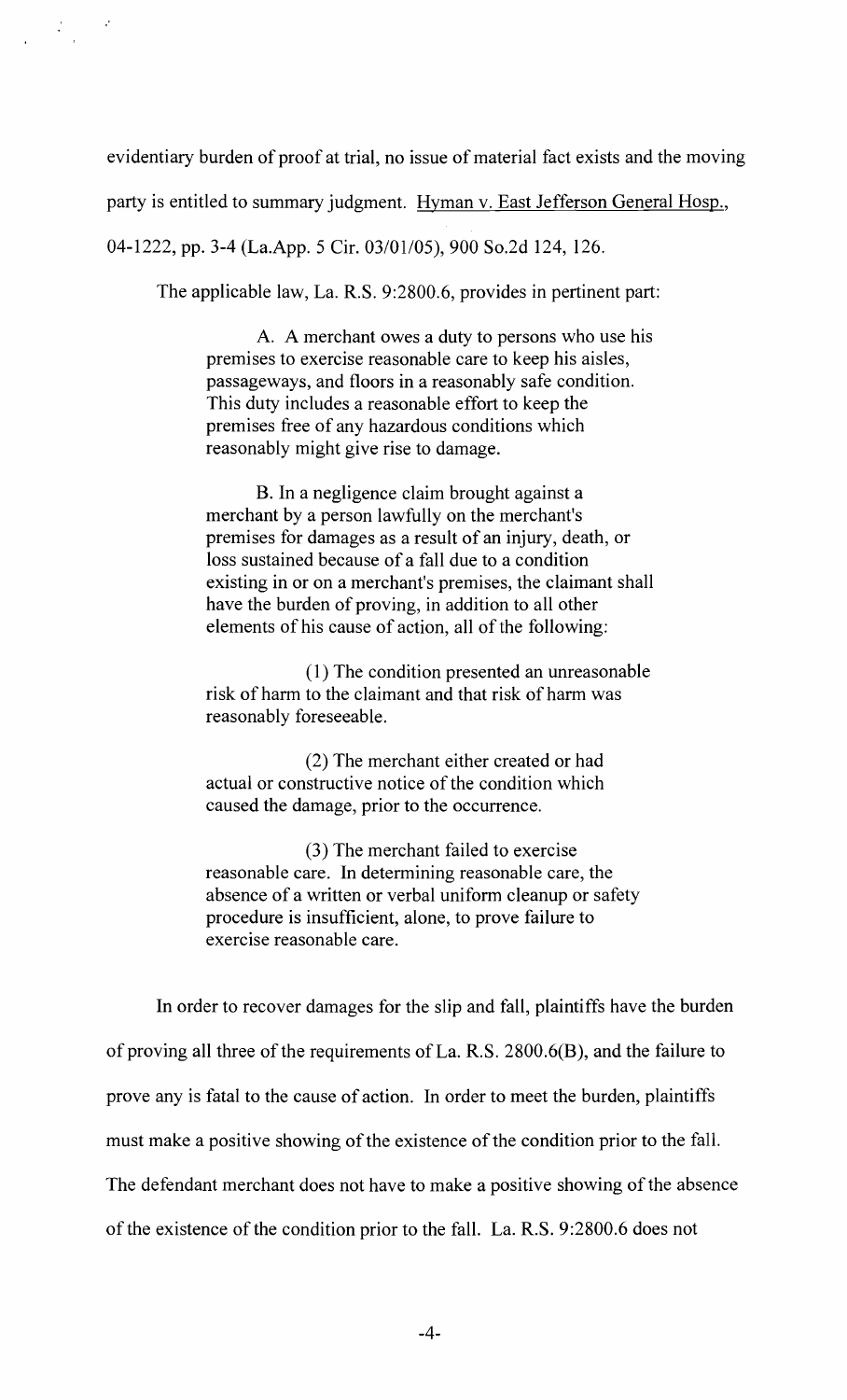provide for a shifting of the burden. See, White v. Wal-Mart Stores, Inc., 97-393 (La. 9/9/97), 699 So.2d 1081, 1086.

In its motion for summary judgment, defendant argued that plaintiffs failed to meet their burden of proof that there was a "condition" on defendant's premises which caused Mr. Alonzo to slip and fall. Defendant attaches to the motion the deposition testimony of George Alonzo who, when asked what caused him to slip, stated as follows:

> I guess the floor was damp. I didn't really see it, because I ---you know, I wasn't looking down when I walk.

Mr. Alonzo further stated that he assumed the floor was wet, but that he did not look on the floor after the fall to see what he would have slipped on. Defendant contends that based on this testimony, plaintiffs are unable to meet the requirement of La. R.S.  $9:2800.6(B)(1)$  to prove the existence of a condition which presented an unreasonable risk of harm.

In opposition to the motion, plaintiffs submitted medical evidence that George Alonzo was taking pain medication on the date of his deposition testimony. They also submitted an affidavit of George Alonzo who stated that after the fall, he noticed that his clothing was wet. Plaintiffs argue that this circumstantial evidence is sufficient to establish the existence of a hazardous condition. Further, plaintiffs contend that the condition of the floor was hazardous because it was concrete without an anti-skid surface, there were no mats or carpet in place, and defendant's employees were allowed to enter the building in wet clothes and shoes.

In its second motion for summary judgment, defendant submitted the deposition testimony of Dr. Keith Larkin, George Alonzo's treating physician, who

-5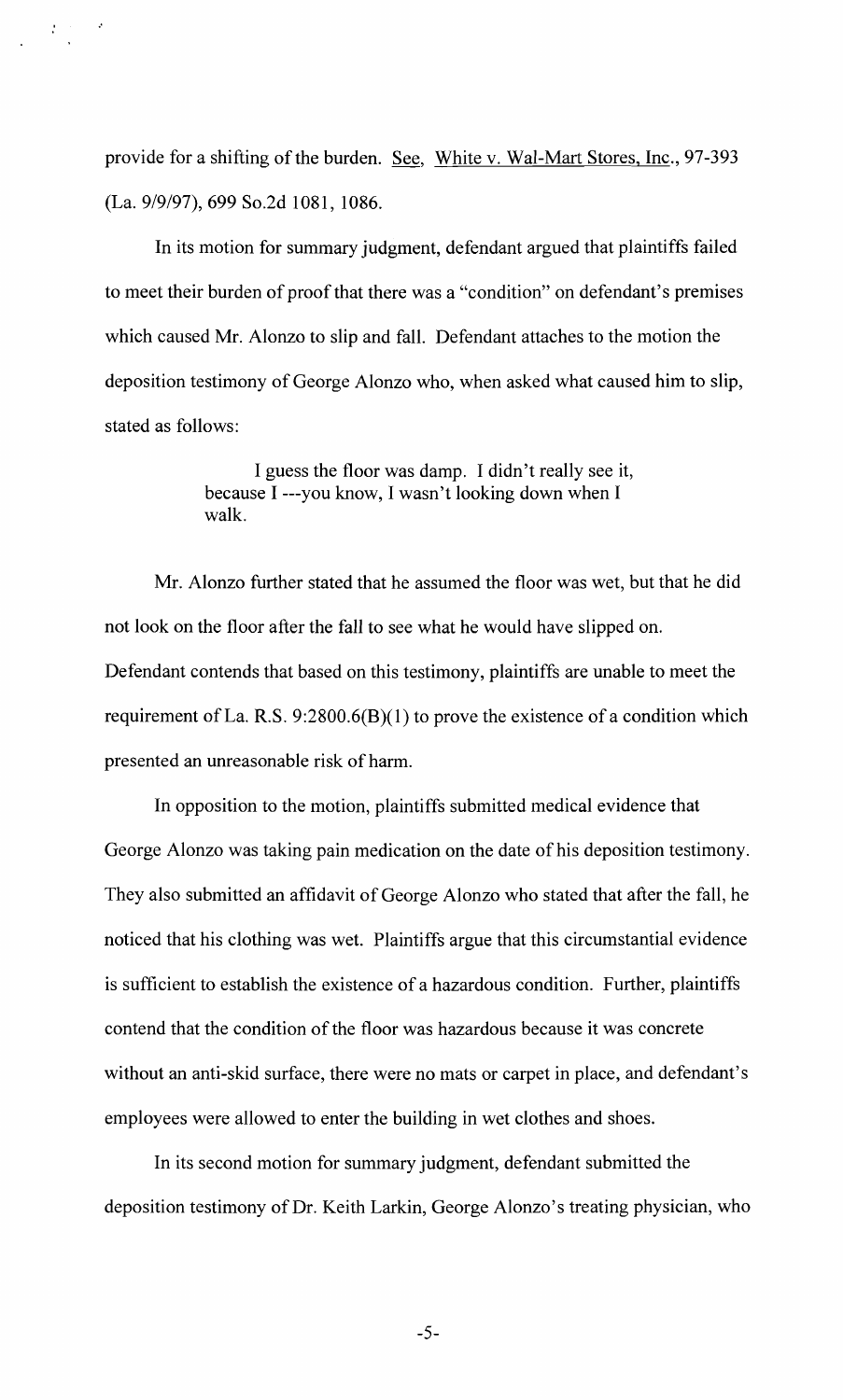stated that the medication prescribed to Mr. Alonzo on the date of the deposition would not have affected his cognitive abilities.

,  $\mathbf{r}$ 

The record in this case indicates that George Alonzo testified that he was unable to identify the condition of the floor in defendant's premises on the date of the fall. Although plaintiffs cite to circumstantial evidence to overcome their burden of proof, we fail to find that plaintiffs' claim that the floor must have been wet to be sufficient to meet plaintiffs' burden of proof in this matter. Further, defendant submitted competent evidence that Mr. Alonzo's testimony on the date of the deposition was not impaired, and we therefore decline to consider the affidavit insofar as it contradicts plaintiff's prior statement during discovery.

For the reasons stated herein, we find that defendant established a lack of factual support for an essential element of the Alonzos' claim and, thereafter, plaintiffs failed to establish that they would be able to satisfy their evidentiary burden of proof at trial. Summary judgment was properly granted. The judgment of the trial court is therefore affirmed.

#### **AFFIRMED**